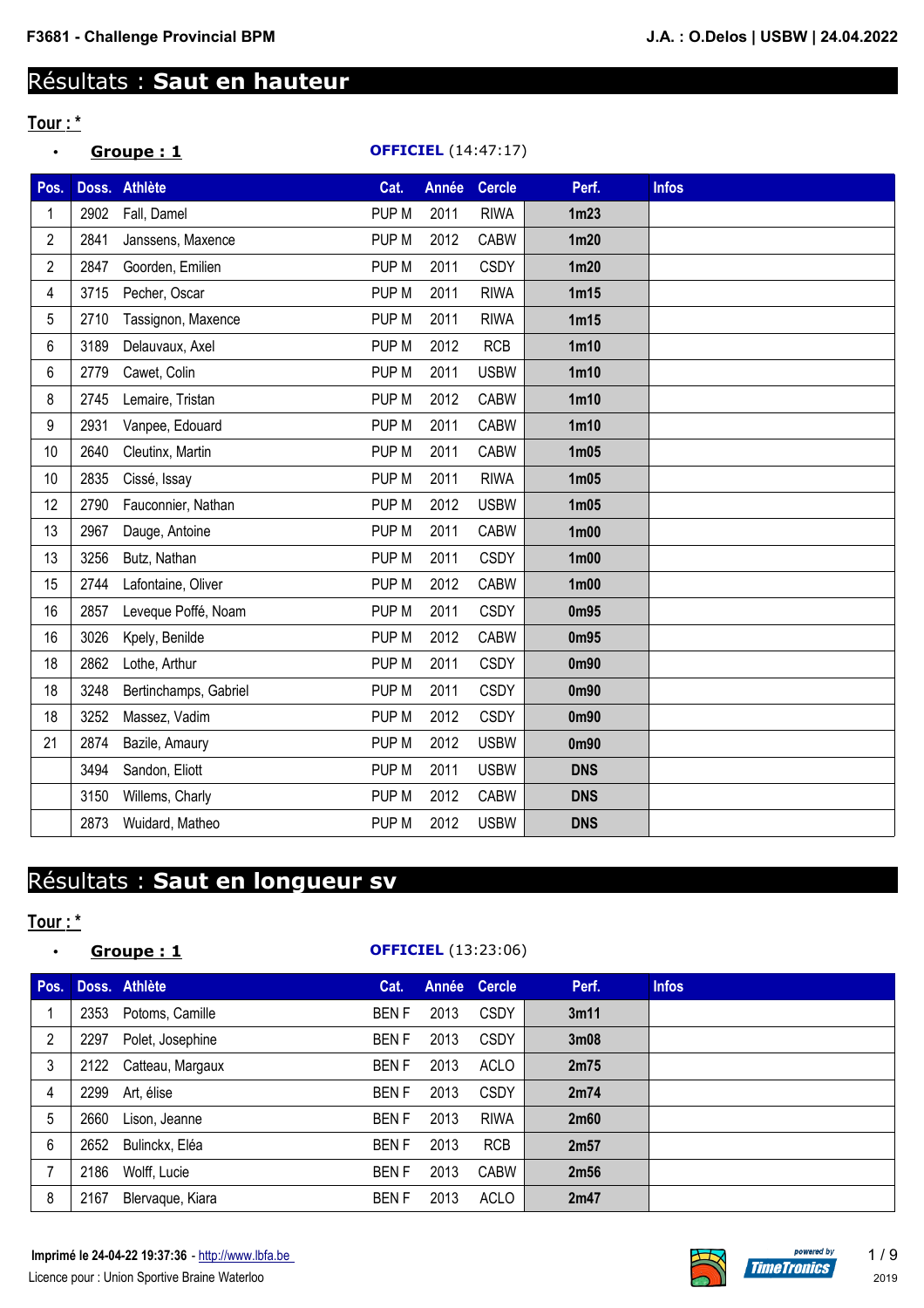#### **F3681 - Challenge Provincial BPM J.A. : O.Delos | USBW | 24.04.2022**

| Pos. |      | Doss. Athlète           | Cat.         |      | Année Cercle | Perf. | <b>Infos</b> |
|------|------|-------------------------|--------------|------|--------------|-------|--------------|
| 9    | 2275 | Wilms, Emy              | BEN F        | 2013 | <b>USBW</b>  | 2m40  |              |
| 10   | 2268 | Cawet, Lucie            | BEN F        | 2013 | <b>USBW</b>  | 2m37  |              |
| 11   | 2458 | Watteyne, Thea          | <b>BENF</b>  | 2013 | CABW         | 2m25  |              |
| 12   | 2267 | Casteels, Lily          | BEN F        | 2013 | <b>USBW</b>  | 2m23  |              |
| 13   | 2752 | Bergot Colin, Bertille° | BEN F        | 2013 | <b>RCB</b>   | 2m19  |              |
| 14   | 2661 | Lison, Rose             | <b>BEN F</b> | 2014 | <b>RIWA</b>  | 2m03  |              |

# Résultats : **Lancer du poids 1,000kg**

### **Tour : \***

#### • **Groupe : 1 OFFICIEL** (14:03:10)

| Pos.           | Doss. | <b>Athlète</b>           | Cat.         | Année | <b>Cercle</b> | Perf.       | <b>Infos</b> |
|----------------|-------|--------------------------|--------------|-------|---------------|-------------|--------------|
| 1              | 373   | Scarceriaux, Oscar       | <b>BEN M</b> | 2013  | <b>MOHA</b>   | <b>8m89</b> |              |
| $\overline{2}$ | 275   | Gillio, Maximilien       | <b>BENM</b>  | 2013  | <b>CSDY</b>   | 8m42        |              |
| 3              | 219   | Denimal, Gilles          | <b>BENM</b>  | 2013  | <b>MOHA</b>   | 7m84        |              |
| 4              | 1196  | Garcia-Lobo, Xavi        | <b>BENM</b>  | 2013  | <b>RIWA</b>   | 7m77        |              |
| 5              | 353   | Sonet, Antoine           | <b>BENM</b>  | 2013  | <b>CSDY</b>   | 7m40        |              |
| 6              | 196   | Lorette, Antoine         | <b>BENM</b>  | 2013  | CABW          | 6m81        |              |
| $\overline{7}$ | 229   | Bulbo, Hugo              | <b>BENM</b>  | 2014  | <b>USBW</b>   | 6m26        |              |
| 8              | 224   | Barre, Adrien            | <b>BENM</b>  | 2014  | <b>USBW</b>   | 6m23        |              |
| 9              | 1209  | Miatto, Raffaele         | <b>BENM</b>  | 2013  | <b>RCB</b>    | 5m96        |              |
| 10             | 509   | Drugmand, François       | <b>BENM</b>  | 2014  | <b>RIWA</b>   | 5m95        |              |
| 11             | 115   | Noterman Juanos, Gabriel | <b>BENM</b>  | 2013  | CABW          | 5m85        |              |
| 12             | 245   | Wera, Robin              | <b>BENM</b>  | 2014  | <b>USBW</b>   | 5m75        |              |
| 13             | 670   | Cantella, Alessio        | <b>BENM</b>  | 2013  | <b>CSDY</b>   | 5m61        |              |
| 14             | 242   | Sandon, Samuel           | <b>BENM</b>  | 2013  | <b>USBW</b>   | 5m60        |              |
| 15             | 673   | Butz, Raphaël            | <b>BENM</b>  | 2013  | <b>CSDY</b>   | 5m58        |              |
| 16             | 571   | Suner Funcia, Arnau°     | <b>BENM</b>  | 2013  | <b>RIWA</b>   | 5m47        |              |
| 17             | 199   | Van Nedervelde, Arthur   | <b>BENM</b>  | 2013  | CABW          | 5m46        |              |
| 18             | 294   | Prevot, Raphael          | <b>BENM</b>  | 2014  | <b>USBW</b>   | 5m11        |              |
| 18             | 293   | Wuidard, Lenny           | <b>BENM</b>  | 2014  | <b>USBW</b>   | 5m11        |              |
| 20             | 231   | Casteels, Tom            | <b>BENM</b>  | 2013  | <b>USBW</b>   | 5m03        |              |
| 21             | 1075  | Aarab, Anis              | <b>BENM</b>  | 2013  | <b>RCB</b>    | 4m83        |              |
| 22             | 1147  | Gothier, Victor          | <b>BENM</b>  | 2014  | <b>RIWA</b>   | 4m57        |              |
| 23             | 562   | Féron Leleu, Henri       | <b>BENM</b>  | 2014  | <b>MOHA</b>   | 4m52        |              |
| 24             | 335   | Collard, Flavien         | <b>BENM</b>  | 2014  | <b>CSDY</b>   | 4m45        |              |
| 25             | 114   | Noterman Juanos, Adam    | <b>BENM</b>  | 2014  | CABW          | 4m38        |              |
| 26             | 158   | Tassignon, Léandre       | <b>BENM</b>  | 2014  | <b>RIWA</b>   | 4m34        |              |
| 27             | 9919  | CLAUS, MATHYS            | <b>BENM</b>  | 2014  | EAH           | 3m97        |              |
| 28             | 609   | Carly, Mathieu           | <b>BEN M</b> | 2014  | <b>USBW</b>   | 3m65        |              |
|                | 1148  | Sobrie, Nils             | <b>BENM</b>  | 2014  | <b>RIWA</b>   |             |              |



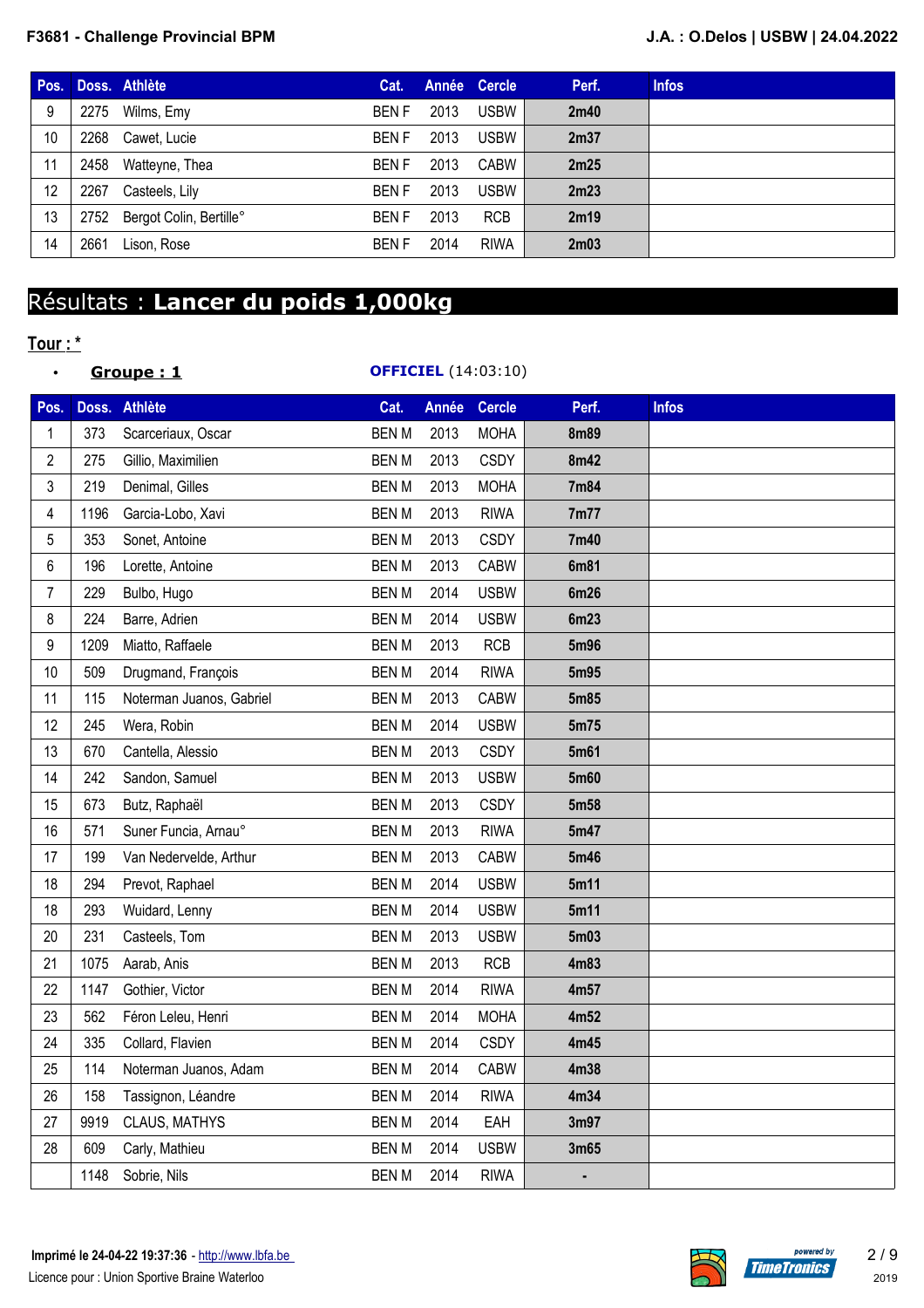# Résultats : **Balle de hockey**

## **Tour : \***

| $\bullet$      |      | Groupe: 1                           |                  |              | <b>OFFICIEL</b> (13:52:36) |             |              |
|----------------|------|-------------------------------------|------------------|--------------|----------------------------|-------------|--------------|
| Pos.           |      | Doss. Athlète                       | Cat.             | <b>Année</b> | <b>Cercle</b>              | Perf.       | <b>Infos</b> |
| 1              | 5464 | Payen, Léa                          | PUP <sub>F</sub> | 2012         | DS                         | 22m62       |              |
| $\overline{2}$ | 6164 | Nkungi Nsakala Courtoy, Ruth-Maryse | PUP <sub>F</sub> | 2011         | <b>RCB</b>                 | 22m55       |              |
| 3              |      | DUMALIN, MARINE                     | PUP <sub>F</sub> | 2012         | OEH                        | 22m20       |              |
| 4              | 6049 | Ladrière, Camille                   | PUP <sub>F</sub> | 2011         | <b>USBW</b>                | 21m44       |              |
| 5              | 5616 | Terlinden, Eline                    | PUP <sub>F</sub> | 2012         | <b>CABW</b>                | 20m66       |              |
| 6              | 5665 | Van Der Stede, Anaîs                | PUP <sub>F</sub> | 2011         | <b>USBW</b>                | 20m28       |              |
| 7              | 5840 | Poelaert, Alexa                     | PUP <sub>F</sub> | 2011         | <b>CABW</b>                | 20m23       |              |
| 8              | 5658 | Nemjo, Ella                         | PUP <sub>F</sub> | 2011         | <b>USBW</b>                | 19m75       |              |
| 9              | 6222 | Lison, Camille                      | PUP <sub>F</sub> | 2011         | <b>RIWA</b>                | 17m12       |              |
| 10             | 5664 | Vandenplas Didden, Alix             | PUP <sub>F</sub> | 2011         | <b>USBW</b>                | 16m85       |              |
| 11             | 9925 | CIULLA, CAMILLE                     | PUP <sub>F</sub> | 2011         | <b>NA</b>                  | 16m40       |              |
| 12             | 5666 | Wera, Siloé                         | PUP <sub>F</sub> | 2011         | <b>USBW</b>                | 16m12       |              |
| 13             | 5753 | Doucet, Maeline                     | PUP <sub>F</sub> | 2011         | <b>CABW</b>                | 15m53       |              |
| 14             | 5648 | Bruneel, Olivia                     | PUP <sub>F</sub> | 2011         | <b>USBW</b>                | 14m10       |              |
| 15             | 5657 | Maillaert, Nina                     | PUP <sub>F</sub> | 2011         | <b>USBW</b>                | 12m44       |              |
| 16             | 5529 | Van Gasse, Alexiane                 | PUP <sub>F</sub> | 2012         | <b>CABW</b>                | 12m35       |              |
| 17             | 6391 | Miatto, Isabel°                     | PUP <sub>F</sub> | 2011         | <b>RCB</b>                 | 10m90       |              |
| 18             | 6226 | Van Elsuwe, Alizée                  | PUP <sub>F</sub> | 2011         | <b>USBW</b>                | 10m19       |              |
| 19             | 5610 | Vergauwen, Illana                   | PUP <sub>F</sub> | 2012         | <b>CABW</b>                | 8m45        |              |
| 20             | 6331 | Bergot Colin, Eullalie              | PUP <sub>F</sub> | 2012         | <b>RCB</b>                 | 8m25        |              |
| 21             | 6089 | Reardon, Raphaelle                  | PUP <sub>F</sub> | 2011         | <b>CABW</b>                | <b>8m00</b> |              |
| 22             | 6046 | Carly, Eve                          | PUP <sub>F</sub> | 2011         | <b>USBW</b>                | 5m45        |              |

## Résultats : **Lancer du poids 2,000kg**

## **Tour : \***

| $\bullet$      | Groupe: 1 |                         |       |      | <b>OFFICIEL</b> (14:29:20) |             |              |
|----------------|-----------|-------------------------|-------|------|----------------------------|-------------|--------------|
| Pos.           |           | Doss. Athlète           | Cat.  |      | Année Cercle               | Perf.       | <b>Infos</b> |
| 1              | 8745      | Van Nedervelde, Camille | MIN F | 2009 | <b>CABW</b>                | 11m29       |              |
| $\overline{2}$ | 8787      | Fontaine, Manon         | MIN F | 2010 | <b>USBW</b>                | <b>8m89</b> |              |
| 3              | 8886      | Malluquin, Lila Rose    | MIN F | 2010 | <b>USBW</b>                | 8m58        |              |
| 4              | 8779      | Claes, Sarah            | MIN F | 2009 | <b>USBW</b>                | 8m24        |              |
| 5              | 8782      | De Grave, Alicia        | MIN F | 2009 | <b>USBW</b>                | 8m12        |              |
| 6              | 8790      | Kouadio, Maureen Yah    | MIN F | 2009 | <b>USBW</b>                | 7m94        |              |
| $\overline{7}$ | 8852      | Berckmans, Ysaline      | MIN F | 2009 | <b>CSDY</b>                | 7m81        |              |
| 8              | 8629      | Bruart, Sakura          | MIN F | 2009 | <b>CABW</b>                | 7m68        |              |
| 9              | 9252      | Houari, Soraya          | MIN F | 2009 | <b>CABW</b>                | 7m49        |              |
| 10             | 8991      | Lorette, Elise          | MIN F | 2010 | <b>CABW</b>                | 7m26        |              |

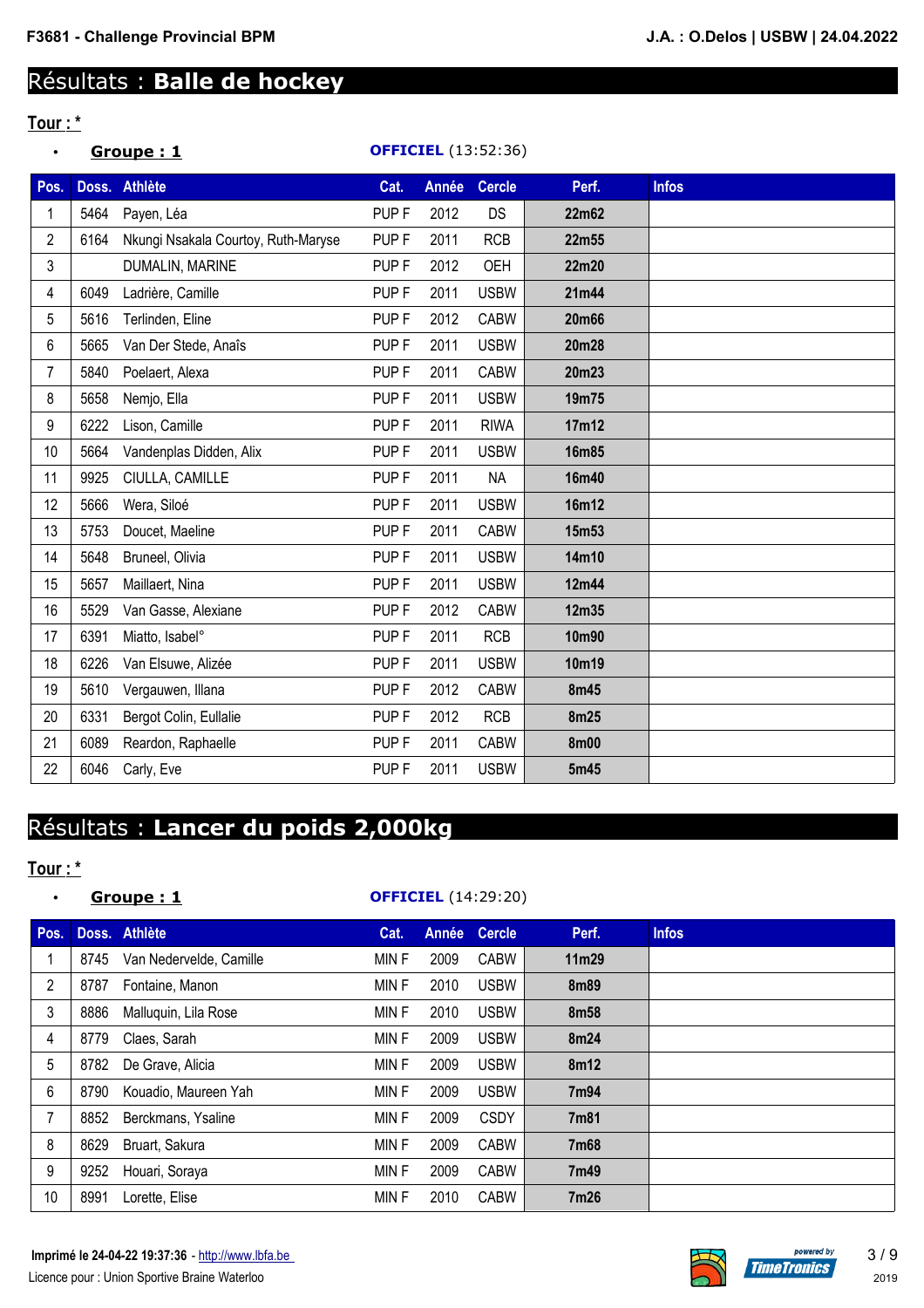### **F3681 - Challenge Provincial BPM J.A. : O.Delos | USBW | 24.04.2022**

| Pos. |      | Doss. Athlète       | Cat.  | Année | <b>Cercle</b> | Perf.            | <b>Infos</b> |
|------|------|---------------------|-------|-------|---------------|------------------|--------------|
| 11   | 8522 | Titti, Giulia       | MIN F | 2009  | <b>ACLO</b>   | 7m17             |              |
| 12   | 8688 | Jacob, Elisa        | MINF  | 2010  | <b>RIWA</b>   | 6m62             |              |
| 13   | 9061 | Amory, Lena         | MIN F | 2009  | <b>CABW</b>   | 6m58             |              |
| 14   | 9139 | Willems, Emeline    | MINF  | 2009  | <b>CABW</b>   | 6m49             |              |
| 15   | 9191 | Preumont, Lylou     | MIN F | 2009  | <b>CABW</b>   | 6m24             |              |
| 15   | 9320 | Barrie, Maryama     | MIN F | 2010  | <b>RCB</b>    | 6m24             |              |
| 17   | 8851 | Berckmans, Madeline | MINF  | 2010  | <b>CSDY</b>   | 6m22             |              |
| 18   | 9138 | Barakat, Amina      | MINF  | 2010  | <b>CABW</b>   | 5m83             |              |
| 19   | 9328 | Reardon, Lila       | MIN F | 2009  | <b>CABW</b>   | 5m82             |              |
| 20   | 8793 | Theys, Diane        | MIN F | 2009  | <b>USBW</b>   | 5m81             |              |
| 21   | 8523 | Catteau, Charlotte  | MIN F | 2010  | <b>ACLO</b>   | 5m77             |              |
| 22   | 8628 | Bouret, Louise      | MIN F | 2009  | <b>CABW</b>   | 5m55             |              |
| 23   | 8796 | Wera, Caris         | MIN F | 2010  | <b>USBW</b>   | 5m <sub>53</sub> |              |
| 24   | 8631 | Doucet, Manon       | MIN F | 2010  | <b>CABW</b>   | 5m43             |              |
| 25   | 8830 | Cenci, Léonie       | MIN F | 2009  | <b>CABW</b>   | 5m42             |              |
| 26   | 8602 | Blervaque, Nora     | MIN F | 2010  | <b>ACLO</b>   | 4m77             |              |

## Résultats : **Saut en hauteur**

## **Tour : \***

**•** Groupe : 1

| <b>OFFICIEL</b> (15:38:50) |  |
|----------------------------|--|
|----------------------------|--|

| Pos. | Doss. | <b>Athlète</b>           | Cat.         | Année | <b>Cercle</b> | Perf.             | <b>Infos</b> |
|------|-------|--------------------------|--------------|-------|---------------|-------------------|--------------|
|      | 111   | Daloze, Adrien           | <b>BENM</b>  | 2013  | <b>CABW</b>   | 1m17              |              |
| 2    | 275   | Gillio, Maximilien       | <b>BEN M</b> | 2013  | <b>CSDY</b>   | 1m17              |              |
| 3    | 219   | Denimal, Gilles          | <b>BEN M</b> | 2013  | <b>MOHA</b>   | 1 <sub>m</sub> 08 |              |
| 4    | 373   | Scarceriaux, Oscar       | <b>BENM</b>  | 2013  | <b>MOHA</b>   | 1 <sub>m05</sub>  |              |
| 5    | 242   | Sandon, Samuel           | <b>BENM</b>  | 2013  | <b>USBW</b>   | 0m95              |              |
| 5    | 1196  | Garcia-Lobo, Xavi        | <b>BENM</b>  | 2013  | <b>RIWA</b>   | 0m95              |              |
| 5    | 673   | Butz, Raphaël            | <b>BEN M</b> | 2013  | <b>CSDY</b>   | 0m95              |              |
| 8    | 353   | Sonet, Antoine           | <b>BENM</b>  | 2013  | <b>CSDY</b>   | 0 <sub>m</sub> 95 |              |
| 9    | 670   | Cantella, Alessio        | <b>BEN M</b> | 2013  | <b>CSDY</b>   | 0m95              |              |
| 10   | 562   | Féron Leleu, Henri       | <b>BENM</b>  | 2014  | <b>MOHA</b>   | 0 <sub>m90</sub>  |              |
| 10   | 314   | Nzisabira, Alexis        | <b>BENM</b>  | 2013  | <b>CABW</b>   | 0 <sub>m90</sub>  |              |
| 12   | 115   | Noterman Juanos, Gabriel | <b>BENM</b>  | 2013  | <b>CABW</b>   | 0 <sub>m</sub> 90 |              |
| 12   | 1209  | Miatto, Raffaele         | <b>BENM</b>  | 2013  | <b>RCB</b>    | 0 <sub>m90</sub>  |              |
| 14   | 245   | Wera, Robin              | <b>BENM</b>  | 2014  | <b>USBW</b>   | 0m85              |              |
| 14   | 571   | Suner Funcia, Arnau°     | <b>BENM</b>  | 2013  | <b>RIWA</b>   | 0m85              |              |
| 14   | 199   | Van Nedervelde, Arthur   | <b>BENM</b>  | 2013  | <b>CABW</b>   | 0m85              |              |
| 17   | 196   | Lorette, Antoine         | <b>BENM</b>  | 2013  | <b>CABW</b>   | 0m85              |              |
| 18   | 609   | Carly, Mathieu           | <b>BENM</b>  | 2014  | <b>USBW</b>   | 0m85              |              |
| 19   | 158   | Tassignon, Léandre       | <b>BENM</b>  | 2014  | <b>RIWA</b>   | 0m80              |              |

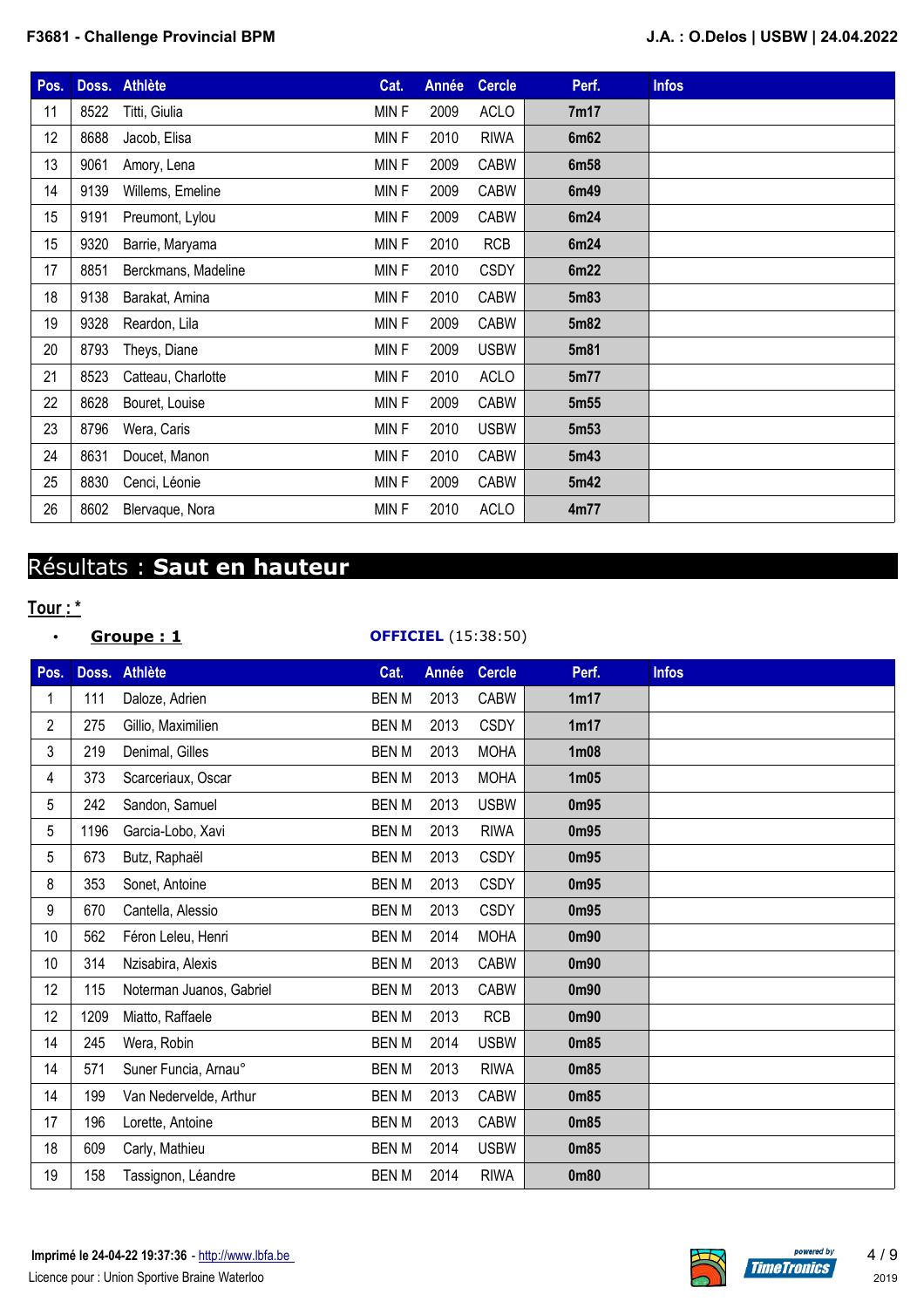| Pos. |      | Doss. Athlète         | Cat.         | Année | <b>Cercle</b> | Perf.             | <b>Infos</b> |
|------|------|-----------------------|--------------|-------|---------------|-------------------|--------------|
| 20   | 224  | Barre, Adrien         | BEN M        | 2014  | <b>USBW</b>   | 0m80              |              |
| 21   | 231  | Casteels, Tom         | <b>BEN M</b> | 2013  | <b>USBW</b>   | 0m80              |              |
| 22   | 509  | Drugmand, François    | BEN M        | 2014  | <b>RIWA</b>   | 0 <sub>m75</sub>  |              |
| 22   | 1075 | Aarab, Anis           | BEN M        | 2013  | <b>RCB</b>    | 0 <sub>m</sub> 75 |              |
| 24   | 1147 | Gothier, Victor       | BEN M        | 2014  | <b>RIWA</b>   | 0 <sub>m75</sub>  |              |
|      | 114  | Noterman Juanos, Adam | BEN M        | 2014  | <b>CABW</b>   | <b>NR</b>         |              |
|      | 294  | Prevot, Raphael       | BEN M        | 2014  | <b>USBW</b>   | <b>NR</b>         |              |
|      | 335  | Collard, Flavien      | <b>BEN M</b> | 2014  | <b>CSDY</b>   | <b>NR</b>         |              |
|      | 229  | Bulbo, Hugo           | BEN M        | 2014  | <b>USBW</b>   | <b>NR</b>         |              |
|      |      | 9919 CLAUS, MATHYS    | BEN M        | 2014  | <b>CSDY</b>   | <b>NR</b>         |              |
|      | 1148 | Sobrie, Nils          | <b>BEN M</b> | 2014  | <b>RIWA</b>   | <b>NR</b>         |              |
|      | 293  | Wuidard, Lenny        | BEN M        | 2014  | <b>USBW</b>   | <b>NR</b>         |              |
|      | 232  | Dambly, Antoine       | BEN M        | 2014  | <b>USBW</b>   | <b>NR</b>         |              |

## Résultats : **Saut en longueur sv**

## **Tour : \***

| <u>Groupe : 1</u> | <b>OFFICIEL</b> (15:02:03) |
|-------------------|----------------------------|
|                   |                            |

| Pos.           |      | Doss. Athlète              | Cat.         | <b>Année</b> | <b>Cercle</b> | Perf. | <b>Infos</b> |
|----------------|------|----------------------------|--------------|--------------|---------------|-------|--------------|
| 1              | 6117 | Lannoo, Alois              | MIN M        | 2009         | <b>CABW</b>   | 4m26  |              |
| $\overline{2}$ | 6561 | Lechat, Julian             | <b>MIN M</b> | 2010         | <b>RIWA</b>   | 4m22  |              |
| 3              | 6128 | Lonez, Léo                 | MIN M        | 2009         | <b>CSDY</b>   | 4m21  |              |
| 4              | 6134 | Biot, Valentin             | MIN M        | 2009         | <b>CSDY</b>   | 4m19  |              |
| 5              | 6455 | Nicolaides, Pandellis      | MIN M        | 2010         | <b>USBW</b>   | 4m10  |              |
| 6              | 6800 | Delfar, Cédric             | MIN M        | 2009         | <b>RCB</b>    | 4m01  |              |
| $\overline{7}$ | 6795 | Delpierre, Alexandre       | <b>MIN M</b> | 2010         | <b>RIWA</b>   | 3m80  |              |
| 8              | 5932 | Goethals, David            | MIN M        | 2009         | <b>CABW</b>   | 3m79  |              |
| 9              | 6200 | Mathieu, Lucas             | <b>MIN M</b> | 2009         | <b>RIWA</b>   | 3m72  |              |
| 10             | 6120 | Lejeune, Julien            | MIN M        | 2010         | <b>USBW</b>   | 3m72  |              |
| 11             | 6417 | Croes, Jean                | MIN M        | 2009         | <b>RIWA</b>   | 3m67  |              |
| 12             | 6483 | Ghilain, Maxime            | MIN M        | 2010         | <b>CABW</b>   | 3m66  |              |
| 13             | 6111 | Cantella, Diego            | MIN M        | 2010         | <b>CSDY</b>   | 3m65  |              |
| 14             | 6073 | Fankam Oueiga, Aurel Brice | MIN M        | 2009         | <b>USBW</b>   | 3m53  |              |
| 15             | 6069 | De Min, Alessandro         | MIN M        | 2009         | <b>USBW</b>   | 3m45  |              |
| 16             | 6066 | Celka, Maximilien          | MIN M        | 2010         | <b>USBW</b>   | 3m42  |              |
| 17             | 6805 | Delreux, Shane             | MIN M        | 2010         | <b>RIWA</b>   | 3m40  |              |
| 18             | 6103 | Davaux, Charly             | MIN M        | 2010         | <b>RIWA</b>   | 3m32  |              |
| 19             | 6112 | Cissé, Seydou              | MIN M        | 2009         | <b>RIWA</b>   | 3m30  |              |
| 20             | 6817 | Aarab, Ilyas               | MIN M        | 2010         | <b>RCB</b>    | 3m30  |              |
| 21             | 6220 | De Meersman, Hugo          | MIN M        | 2010         | <b>CABW</b>   | 3m24  |              |
| 22             | 5942 | Wolff, Mathis              | MIN M        | 2010         | <b>CABW</b>   | 3m22  |              |

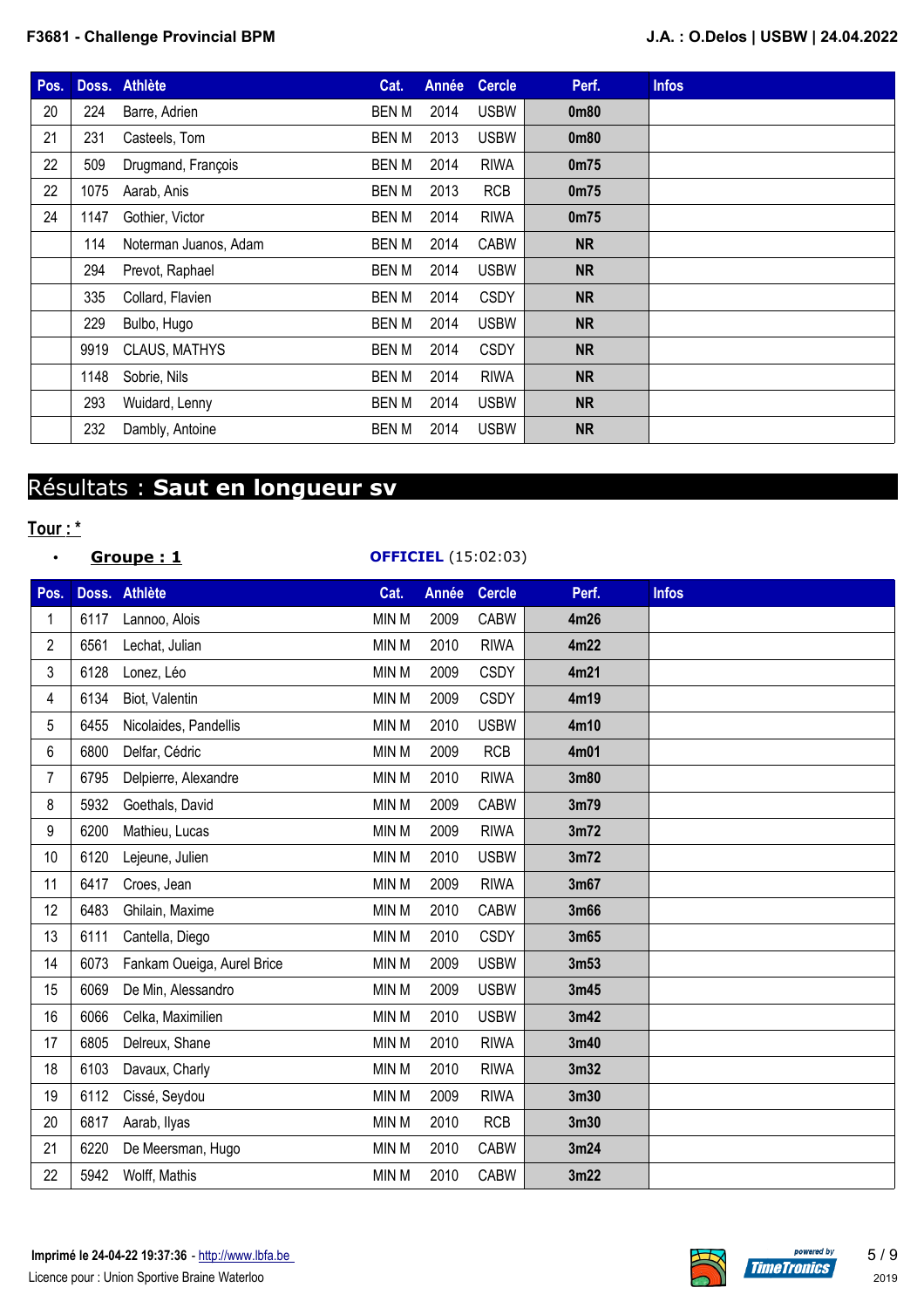| Pos. | Doss.' | <b>Athlète</b>        | .at.  | Année . | <b>Cercle</b> | Perf.            | <b>Infos</b> |
|------|--------|-----------------------|-------|---------|---------------|------------------|--------------|
| 23   | 6050   | Denimal.<br>. Antoine | MIN M | 2010    | <b>MOHA</b>   | 3 <sub>m07</sub> |              |

# Résultats : **Lancer du poids 1,000kg**

### **Tour : \***

| $\bullet$      |      | Groupe: 1               |             |       | <b>OFFICIEL</b> (15:09:39) |       |              |
|----------------|------|-------------------------|-------------|-------|----------------------------|-------|--------------|
| Pos.           |      | Doss. Athlète           | Cat.        | Année | <b>Cercle</b>              | Perf. | <b>Infos</b> |
| 1              | 2186 | Wolff, Lucie            | <b>BENF</b> | 2013  | <b>CABW</b>                | 7m30  |              |
| $\overline{2}$ | 2273 | Tella, Amariah          | <b>BENF</b> | 2013  | <b>USBW</b>                | 7m05  |              |
| 3              | 2660 | Lison, Jeanne           | <b>BENF</b> | 2013  | <b>RIWA</b>                | 6m42  |              |
| 4              | 2275 | Wilms, Emy              | <b>BENF</b> | 2013  | <b>USBW</b>                | 5m58  |              |
| 5              | 2652 | Bulinckx, Eléa          | <b>BENF</b> | 2013  | <b>RCB</b>                 | 5m47  |              |
| 6              | 2299 | Art, élise              | <b>BENF</b> | 2013  | <b>CSDY</b>                | 5m38  |              |
| 7              | 2122 | Catteau, Margaux        | <b>BENF</b> | 2013  | ACLO                       | 5m29  |              |
| 8              | 2167 | Blervaque, Kiara        | <b>BENF</b> | 2013  | <b>ACLO</b>                | 5m18  |              |
| 9              | 2270 | Fankam, Anaelle Yimbou  | <b>BENF</b> | 2014  | <b>USBW</b>                | 5m03  |              |
| 10             | 2268 | Cawet, Lucie            | <b>BENF</b> | 2013  | <b>USBW</b>                | 4m91  |              |
| 11             | 2353 | Potoms, Camille         | <b>BENF</b> | 2013  | <b>CSDY</b>                | 4m56  |              |
| 12             | 2752 | Bergot Colin, Bertille° | <b>BENF</b> | 2013  | <b>RCB</b>                 | 4m39  |              |
| 13             | 2267 | Casteels, Lily          | <b>BENF</b> | 2013  | <b>USBW</b>                | 4m29  |              |
| 14             | 2271 | Fievet, Manon           | <b>BENF</b> | 2013  | <b>USBW</b>                | 4m05  |              |
| 15             | 2743 | De Witte, Elise         | <b>BENF</b> | 2014  | <b>USBW</b>                | 3m25  |              |
| 16             | 2661 | Lison, Rose             | <b>BENF</b> | 2014  | <b>RIWA</b>                | 3m17  |              |
| 16             | 2292 | Vanhoucke, Lea          | <b>BENF</b> | 2014  | <b>CABW</b>                | 3m17  |              |

# Résultats : **Balle de hockey**

### **Tour : \***

### • **Groupe : 1 OFFICIEL** (15:51:01)

| Pos.           |      | Doss. Athlète      | Cat.  | Année | <b>Cercle</b> | Perf. | <b>Infos</b> |
|----------------|------|--------------------|-------|-------|---------------|-------|--------------|
|                | 3189 | Delauvaux, Axel    | PUP M | 2012  | <b>RCB</b>    | 31m37 |              |
| 2              | 3026 | Kpely, Benilde     | PUP M | 2012  | <b>CABW</b>   | 30m95 |              |
| 3              | 2779 | Cawet, Colin       | PUP M | 2011  | <b>USBW</b>   | 28m05 |              |
| 4              | 2790 | Fauconnier, Nathan | PUP M | 2012  | <b>USBW</b>   | 26m95 |              |
| 5              | 2841 | Janssens, Maxence  | PUP M | 2012  | <b>CABW</b>   | 26m52 |              |
| 6              | 3252 | Massez, Vadim      | PUP M | 2012  | <b>CSDY</b>   | 25m46 |              |
| $\overline{7}$ | 2854 | Cerfontaine, Timéo | PUP M | 2012  | <b>CSDY</b>   | 24m38 |              |
| 8              | 2967 | Dauge, Antoine     | PUP M | 2011  | <b>CABW</b>   | 24m06 |              |
| 9              | 2931 | Vanpee, Edouard    | PUP M | 2011  | <b>CABW</b>   | 23m26 |              |
| 10             | 2847 | Goorden, Emilien   | PUP M | 2011  | <b>CSDY</b>   | 22m80 |              |
| 11             | 2902 | Fall, Damel        | PUP M | 2011  | <b>RIWA</b>   | 21m88 |              |

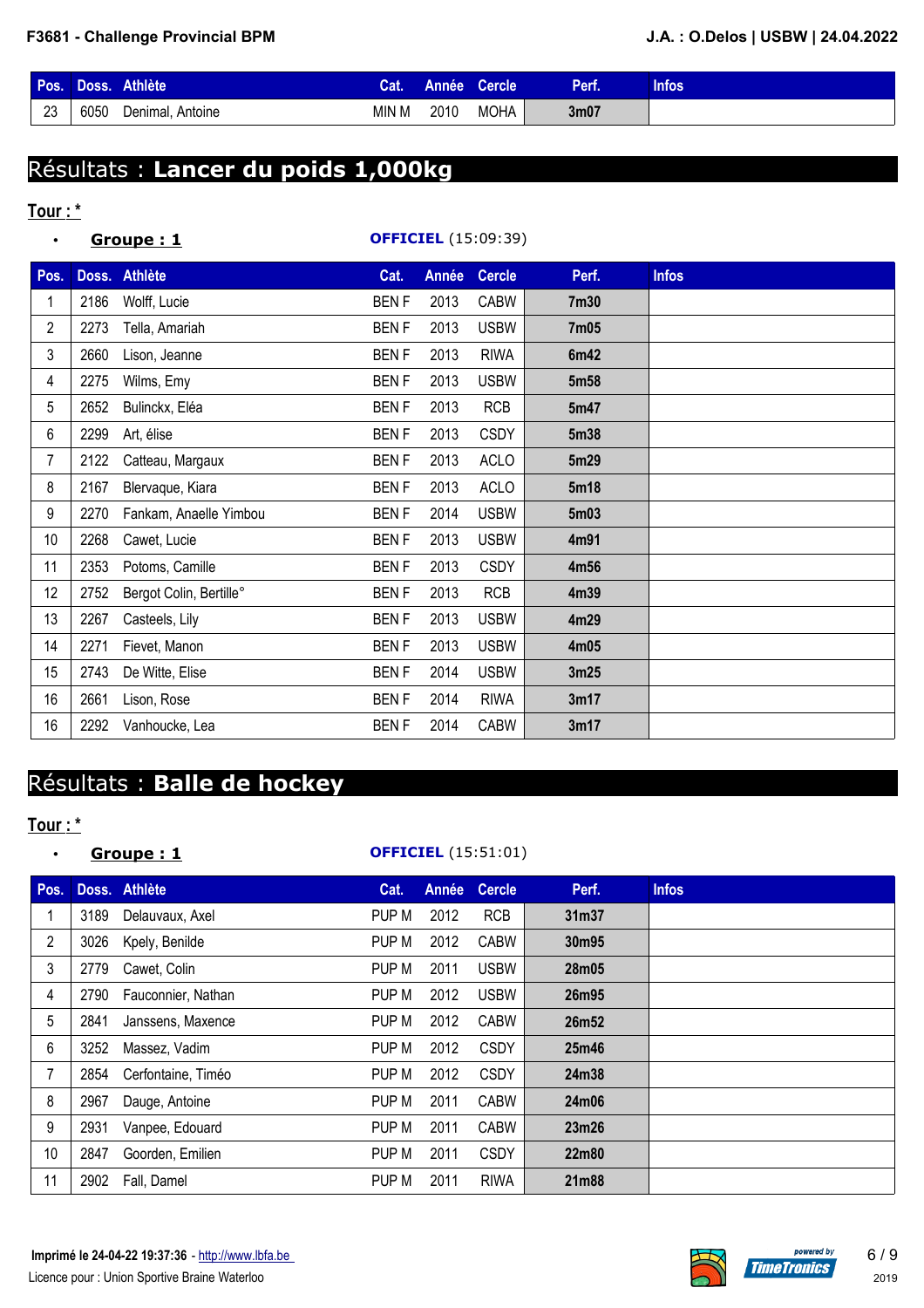| Pos. |      | Doss. Athlète         | Cat.             | Année | <b>Cercle</b> | Perf. | <b>Infos</b> |
|------|------|-----------------------|------------------|-------|---------------|-------|--------------|
| 12   | 3494 | Sandon, Eliott        | PUP M            | 2011  | <b>USBW</b>   | 20m94 |              |
| 13   | 2835 | Cissé, Issay          | PUP M            | 2011  | <b>RIWA</b>   | 20m58 |              |
| 14   | 2874 | Bazile, Amaury        | PUP M            | 2012  | <b>USBW</b>   | 20m49 |              |
| 15   | 2710 | Tassignon, Maxence    | PUP M            | 2011  | <b>RIWA</b>   | 20m21 |              |
| 16   | 3150 | Willems, Charly       | PUP M            | 2012  | <b>CABW</b>   | 20m15 |              |
| 17   | 2873 | Wuidard, Matheo       | PUP M            | 2012  | <b>USBW</b>   | 19m48 |              |
| 18   | 3432 | Ramarojaona, Lionel   | PUP M            | 2012  | <b>RCB</b>    | 19m36 |              |
| 19   | 2640 | Cleutinx, Martin      | PUP M            | 2011  | <b>CABW</b>   | 18m97 |              |
| 20   | 3248 | Bertinchamps, Gabriel | PUP M            | 2011  | <b>CSDY</b>   | 18m54 |              |
| 21   | 2857 | Leveque Poffé, Noam   | PUP M            | 2011  | <b>CSDY</b>   | 17m59 |              |
| 22   | 2864 | Pinget, Rémi          | PUP M            | 2011  | <b>CSDY</b>   | 16m78 |              |
| 23   | 2782 | Dambly, Alexandre     | PUP M            | 2011  | <b>USBW</b>   | 16m22 |              |
| 24   | 2745 | Lemaire, Tristan      | PUP <sub>M</sub> | 2012  | <b>CABW</b>   | 14m67 |              |
| 25   | 3256 | Butz, Nathan          | PUP M            | 2011  | <b>CSDY</b>   | 14m59 |              |
| 26   | 2905 | Dradin, Antoine       | PUP M            | 2012  | <b>CSDY</b>   | 14m24 |              |
| 27   | 3052 | Drugmand, Benoit      | PUP M            | 2012  | <b>RIWA</b>   | 13m88 |              |
| 28   | 3257 | Jassogne, Antoine     | PUP M            | 2012  | <b>CSDY</b>   | 13m10 |              |
| 29   | 2799 | Ulens, Alexandre      | PUP M            | 2012  | <b>USBW</b>   | 9m01  |              |
| 30   | 2862 | Lothe, Arthur         | PUP M            | 2011  | <b>CSDY</b>   | 6m90  |              |

## Résultats : **Saut en hauteur**

### **Tour : \***

### • **Groupe : 1 OFFICIEL** (17:08:31)

| Pos.           |      | Doss. Athlète           | Cat.  | <b>Année</b> | <b>Cercle</b> | Perf.            | <b>Infos</b> |
|----------------|------|-------------------------|-------|--------------|---------------|------------------|--------------|
|                | 8745 | Van Nedervelde, Camille | MINF  | 2009         | <b>CABW</b>   | 1m42             |              |
| $\overline{2}$ | 8886 | Malluquin, Lila Rose    | MINF  | 2010         | <b>USBW</b>   | 1 <sub>m39</sub> |              |
| 3              | 8782 | De Grave, Alicia        | MINF  | 2009         | <b>USBW</b>   | 1 <sub>m36</sub> |              |
| 4              | 8852 | Berckmans, Ysaline      | MINF  | 2009         | <b>CSDY</b>   | 1 <sub>m36</sub> |              |
| 5              | 8629 | Bruart, Sakura          | MINF  | 2009         | <b>CABW</b>   | 1 <sub>m30</sub> |              |
| 6              | 8995 | Premoze, Katja          | MINF  | 2010         | <b>RIWA</b>   | 1 <sub>m30</sub> |              |
| 7              | 8779 | Claes, Sarah            | MINF  | 2009         | <b>USBW</b>   | 1m25             |              |
| 8              | 8830 | Cenci, Léonie           | MINF  | 2009         | <b>CABW</b>   | 1m20             |              |
| 8              | 8787 | Fontaine, Manon         | MINF  | 2010         | <b>USBW</b>   | 1m20             |              |
| 8              | 8688 | Jacob, Elisa            | MINF  | 2010         | <b>RIWA</b>   | 1 <sub>m20</sub> |              |
| 8              | 9504 | Ramarojaona, Emilie     | MINF  | 2009         | <b>RCB</b>    | 1m20             |              |
| 12             | 9328 | Reardon, Lila           | MINF  | 2009         | <b>CABW</b>   | 1m15             |              |
| 12             | 9061 | Amory, Lena             | MIN F | 2009         | <b>CABW</b>   | 1m15             |              |
| 12             | 8523 | Catteau, Charlotte      | MIN F | 2010         | <b>ACLO</b>   | 1m15             |              |
| 12             | 9138 | Barakat, Amina          | MINF  | 2010         | <b>CABW</b>   | 1m15             |              |
| 12             | 9320 | Barrie, Maryama         | MINF  | 2010         | <b>RCB</b>    | 1m15             |              |

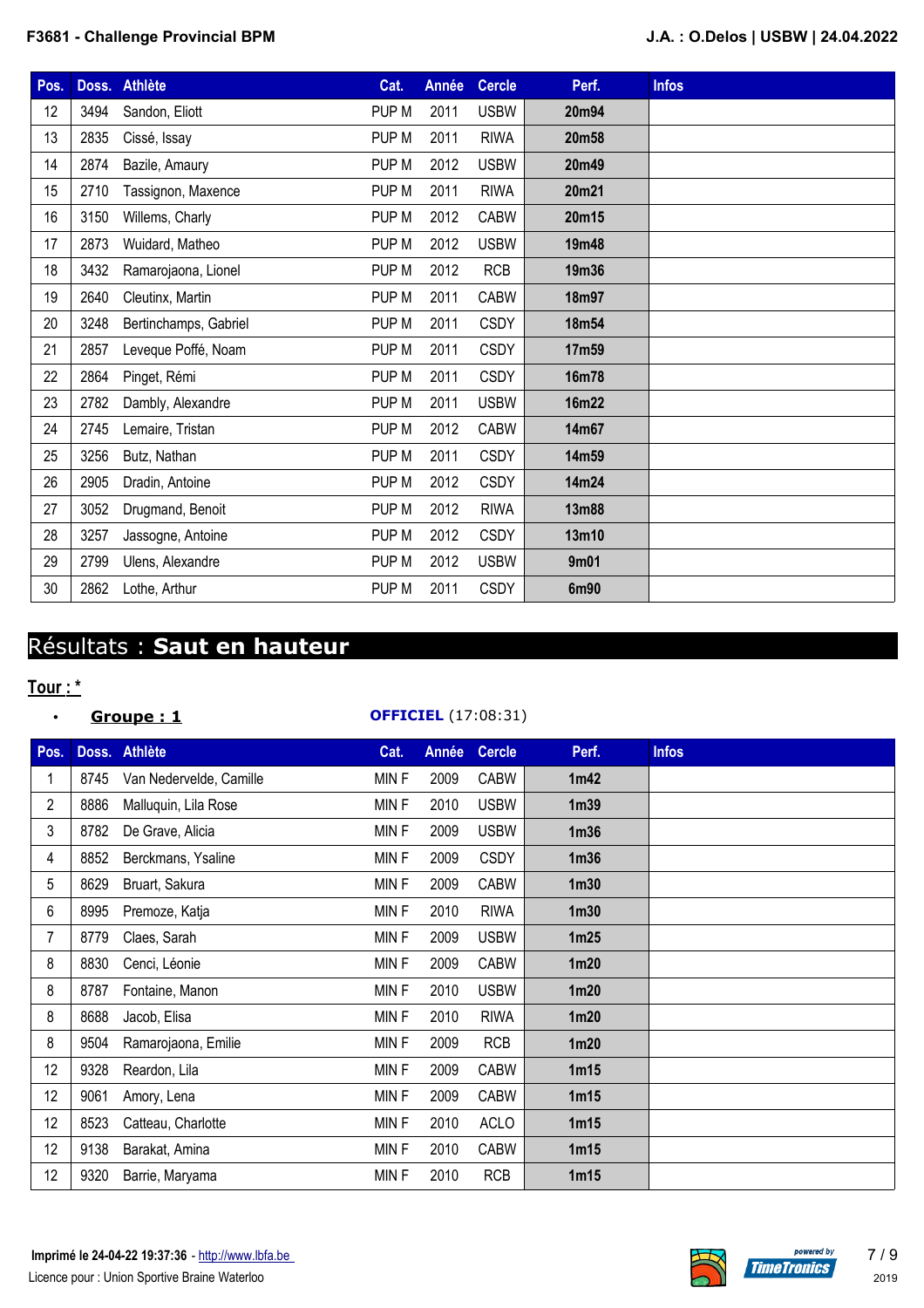| Pos. |      | Doss. Athlète       | Cat.  |      | Année Cercle | Perf.            | <b>Infos</b> |
|------|------|---------------------|-------|------|--------------|------------------|--------------|
| 17   | 9191 | Preumont, Lylou     | MIN F | 2009 | <b>CABW</b>  | 1 <sub>m15</sub> |              |
| 17   | 8991 | Lorette, Elise      | MIN F | 2010 | <b>CABW</b>  | 1 <sub>m15</sub> |              |
| 19   | 8631 | Doucet, Manon       | MIN F | 2010 | <b>CABW</b>  | 1 <sub>m15</sub> |              |
| 19   | 9139 | Willems, Emeline    | MIN F | 2009 | <b>CABW</b>  | 1m15             |              |
|      | 8628 | Bouret, Louise      | MIN F | 2009 | <b>CABW</b>  | <b>NR</b>        |              |
|      | 8851 | Berckmans, Madeline | MIN F | 2010 | <b>CSDY</b>  | <b>NR</b>        |              |
|      | 8794 | Tieleman, Aïnhoa    | MIN F | 2009 | <b>USBW</b>  | <b>NR</b>        |              |
|      | 8885 | jouan, Elise        | MIN F | 2010 | <b>USBW</b>  | <b>NR</b>        |              |

# Résultats : **Saut en longueur sv**

## **Tour : \***

• Groupe : 1

| <b>OFFICIEL</b> (17:01:35) |  |
|----------------------------|--|
|----------------------------|--|

| Pos.           |      | Doss. Athlète                       | Cat.             | <b>Année</b> | <b>Cercle</b> | Perf.             | <b>Infos</b> |
|----------------|------|-------------------------------------|------------------|--------------|---------------|-------------------|--------------|
| 1              | 5616 | Terlinden, Eline                    | PUP <sub>F</sub> | 2012         | <b>CABW</b>   | 3m76              |              |
| $\overline{2}$ | 6164 | Nkungi Nsakala Courtoy, Ruth-Maryse | PUP <sub>F</sub> | 2011         | <b>RCB</b>    | 3m72              |              |
| 3              | 5428 | Florins, Laure                      | PUP <sub>F</sub> | 2011         | <b>UAC</b>    | 3m53              |              |
| 4              | 5664 | Vandenplas Didden, Alix             | PUP <sub>F</sub> | 2011         | <b>USBW</b>   | 3m46              |              |
| 5              | 5666 | Wera, Siloé                         | PUP <sub>F</sub> | 2011         | <b>USBW</b>   | 3m30              |              |
| 6              | 6222 | Lison, Camille                      | PUP <sub>F</sub> | 2011         | <b>RIWA</b>   | 3m27              |              |
| 7              | 5665 | Van Der Stede, Anaîs                | PUP <sub>F</sub> | 2011         | <b>USBW</b>   | 3m22              |              |
| 8              | 5769 | Apère, Lou                          | PUP <sub>F</sub> | 2012         | <b>CSDY</b>   | 3m21              |              |
| 9              | 5464 | Payen, Léa                          | PUP <sub>F</sub> | 2012         | DS            | 3m08              |              |
| 10             | 5648 | Bruneel, Olivia                     | PUP <sub>F</sub> | 2011         | <b>USBW</b>   | 3 <sub>m</sub> 00 |              |
| 11             | 6049 | Ladrière, Camille                   | PUP <sub>F</sub> | 2011         | <b>USBW</b>   | 3m00              |              |
| 12             | 5657 | Maillaert, Nina                     | PUP <sub>F</sub> | 2011         | <b>USBW</b>   | 2m98              |              |
| 12             | 6046 | Carly, Eve                          | PUP <sub>F</sub> | 2011         | <b>USBW</b>   | 2m98              |              |
| 14             | 5941 | Tricot, Elena                       | PUP <sub>F</sub> | 2011         | GOSP          | 2m95              |              |
| 15             | 5610 | Vergauwen, Illana                   | PUP <sub>F</sub> | 2012         | <b>CABW</b>   | 2m92              |              |
| 16             | 5753 | Doucet, Maeline                     | PUP <sub>F</sub> | 2011         | <b>CABW</b>   | 2m89              |              |
| 17             | 6089 | Reardon, Raphaelle                  | PUP <sub>F</sub> | 2011         | <b>CABW</b>   | 2m86              |              |
| 18             | 4762 | DUMALIN, MARINE                     | PUP <sub>F</sub> | 2011         | <b>OEH</b>    | 2m69              |              |
| 19             | 6391 | Miatto, Isabel°                     | PUP <sub>F</sub> | 2011         | <b>RCB</b>    | 2m59              |              |
| 20             | 5650 | Casteels, Anais                     | PUP <sub>F</sub> | 2012         | <b>USBW</b>   | 2m59              |              |
| 21             | 5649 | Cap, Alizée                         | PUP <sub>F</sub> | 2012         | <b>USBW</b>   | 2m56              |              |
| 22             | 5651 | Colson, Anaïs                       | PUP <sub>F</sub> | 2012         | <b>USBW</b>   | 2m49              |              |
| 23             | 5529 | Van Gasse, Alexiane                 | PUP <sub>F</sub> | 2012         | <b>CABW</b>   | 2m41              |              |
| 24             | 5658 | Nemjo, Ella                         | PUP <sub>F</sub> | 2011         | <b>USBW</b>   | 2m36              |              |
| 25             | 6331 | Bergot Colin, Eullalie              | PUP <sub>F</sub> | 2012         | <b>RCB</b>    | 2m32              |              |
| 26             | 6340 | Meszaros Hamdane, Jasmine           | PUP <sub>F</sub> | 2011         | <b>RIWA</b>   | 2m31              |              |
| 27             | 5730 | Jouan, Estelle                      | PUP <sub>F</sub> | 2012         | <b>USBW</b>   | 2m29              |              |